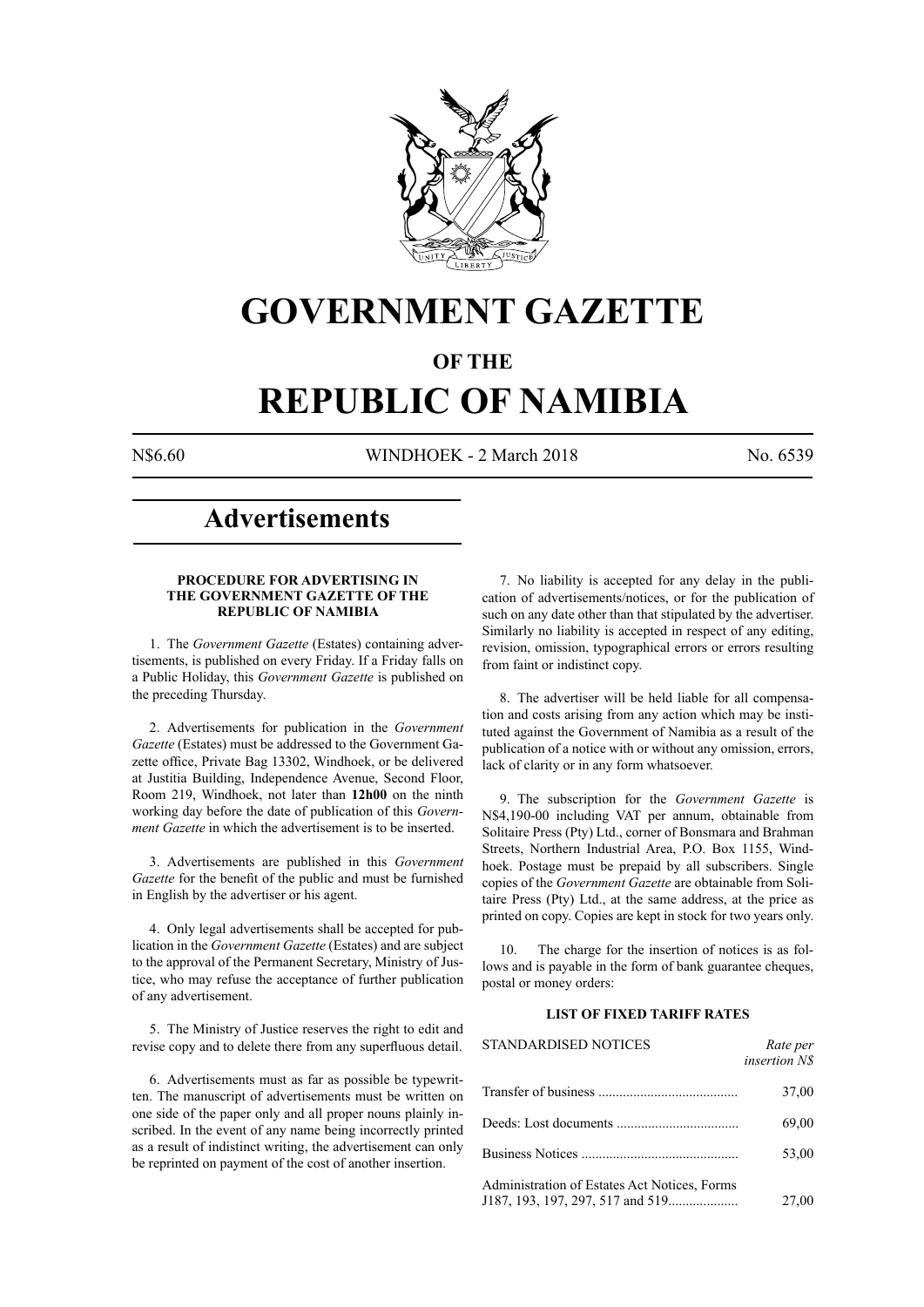| Insolvency Act and Companies Act Notices:                                                                                                                                                               | 48,00  |
|---------------------------------------------------------------------------------------------------------------------------------------------------------------------------------------------------------|--------|
| N.B. Forms 2 and 6 additional statements according<br>to word count table, added to the basic tariff.                                                                                                   | 333,00 |
| Naturalisation notices (including a reprint for the                                                                                                                                                     | 27,00  |
| Unclaimed moneys - only in the Government<br>Gazette, closing date 15 January (per entry of                                                                                                             | 13,00  |
|                                                                                                                                                                                                         | 53,00  |
|                                                                                                                                                                                                         | 27,00  |
| <b>NON-STANDARDISED NOTICES</b>                                                                                                                                                                         |        |
| Company notices:                                                                                                                                                                                        |        |
| Short notices: Meetings, resolutions, offers of<br>compromise, conversions of companies, voluntary<br>windings-up, etc.: closing of members' registers<br>for transfer and/or declarations of dividends | 120,00 |
| Declaration of dividends with profit statements,                                                                                                                                                        | 267,00 |
| Long notices: Transfers, changes in respect of<br>shares or capital, redemptions, resolutions,                                                                                                          | 373,00 |
|                                                                                                                                                                                                         | 120,50 |

## **FORM J 187**

## **LIQUIDATION AND DISTRIBUTION ACCOUNTS IN DECEASED ESTATES LYING FOR INSPECTION**

In terms of section 35(5) of Act 66 of 1965, notice is hereby given that copies of the liquidation and distribution accounts (first and final, unless otherwise stated) in the estates specified below will be open for the inspection of all persons interested therein for a period of 21 days (or shorter or longer if specially stated) from the date specified or from the date of publication hereof, whichever may be the later, and at the offices of the Master and Magistrate as stated.

Should no objection thereto be lodged with the Master concerned during the specified period, the executor will proceed to make payments in accordance with the accounts.

1180/2017 SWARTZ Jan Andries, 36081700275, No. 45 Turmaline Street, Swakopmund, Namibia. Swakopmund. Windhoek. Old Mutual Trust, P.O. Box 165, Windhoek.

814/2017 KLINGER Manfred, 45030300589, No. 17 Woermann Street, Klein Windhoek, Namibia. Windhoek. Dr. Weder, Kauta & Hoveka Inc., P.O. Box 864, Windhoek, Namibia.

460/2017 JACKSCH Ernst Walter, 46120700021, No. 77 Theo Ben Gurirab Street, Walvis Bay, Namibia. Windhoek. Dr. Weder, Kauta & Hoveka Inc., P.O. Box 864, Windhoek, Namibia.

1622/2014 VAN WYK Hendrik, 4310240200074, Rehoboth. Rehoboth. Windhoek. Mr. S. Mouton Estate Practitioner, P.O. Box 3628, Rehoboth.

| Liquidators' and other appointees' notices                    | 80,00            |
|---------------------------------------------------------------|------------------|
| Gambling house licences/Liquor licences                       | 120,00           |
| SALES IN EXECUTION AND OTHER PUBLIC SALES:                    |                  |
|                                                               | 207.00           |
| Public auctions, sales, tenders and welfare<br>organisations: | 69,00            |
|                                                               | 171,00<br>253,00 |
| ORDERS OF THE COURT                                           |                  |

| Provisional and final liquidations or                  |        |
|--------------------------------------------------------|--------|
|                                                        | 157,00 |
| Reduction of change in capital mergers, offers         |        |
|                                                        | 373,00 |
| Judicial managements, <i>curator bonis</i> and similar |        |
|                                                        | 373,00 |
|                                                        | 48,00  |
| Supersession and discharge of petitions (J.158)        | 40,00  |
|                                                        |        |

11. The charge for the insertion of advertisements other than the notices mentioned in paragraph 10 is at the rate of N\$13,00 per cm double column. (Fractions of a cm must be calculated as a cm).

12. No advertisements shall be inserted unless the charge is prepaid. Cheques, drafts, postal or money orders must be made payable to the Ministry of Justice, Private Bag 13302, Windhoek.

1257/2017 VAN ZYL Catharina Germina Steyn, 27110500071, Windhoek. Windhoek. F.M. Oehl Trust cc, P.O. Box 90290, Windhoek, Namibia.

1568/2017 JUHANAK Jiri, 4704230100124, Windhoek. Windhoek. F.M. Oehl Trust cc, P.O. Box 90290, Windhoek, Namibia.

1563/2017 GEURTSE Jacobus Albertus, 520916- 00741, Walvis Bay. Winefried Christina Geurtse, 54122000335. Walvis Bay. Windhoek. F.M. Oehl Trust cc, P.O. Box 90290, Windhoek, Namibia.

232/2015 NARIB Thanislaus Immanuel, 6703150- 0486, House No. 367, Kwartz Laan, Tamariskia, Swakopmund. Emma Magrietha Naris, 73080700198. Swakopmund. Windhoek. FNB Trust Services Namibia (Pty) Ltd, P.O. Box 448, Windhoek, Namibia.

1325/2016 WALTERS Tillian Robert, 53062300159, Karasburg. Ilse Wilhelmina Maria Walters, 5805210800214. Karasburg. Windhoek. FNB Trust Services Namibia (Pty) Ltd, P.O. Box 448, Windhoek, Namibia.

1473/2017 KOTZE Andries Jacobus, 40120500191, 40 Quito Canavale Street, Gobabis. Maria Aletta Kotze, 50023200417. Gobabis. Windhoek. FNB Trust Services Namibia (Pty) Ltd, P.O. Box 448, Windhoek, Namibia.

1719/2017 KULIK Joachim Adalbert, 36090800147, No. 12 Waterbank Street, Kramersdorf, Swakopmund. Swakopmund. Windhoek. FNB Trust Services Namibia (Pty) Ltd, P.O. Box 448, Windhoek, Namibia.

1792/2017 IZAAKS Elizabeth Magrieta, 61082- 500216, Windhoek. Thomas George Izaaks, 63072600317.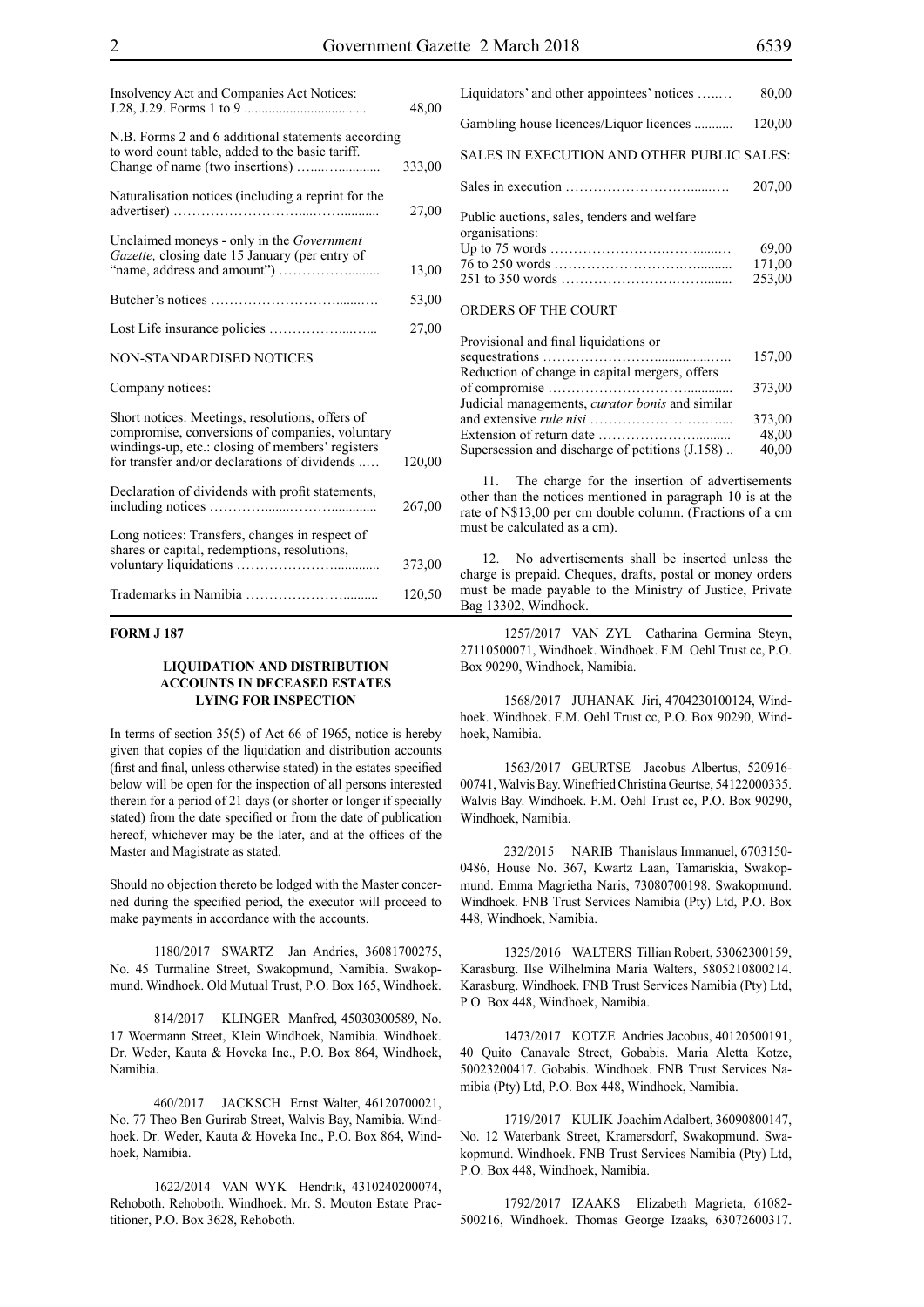Windhoek. FNB Trust Services Namibia (Pty) Ltd, P.O. Box 448, Windhoek, Namibia.

1025/2016 KAMARA Christofine, 56032700208, SOS Village, Khomasdal. Windhoek. FNB Trust Services Namibia (Pty) Ltd, P.O. Box 448, Windhoek, Namibia.

1755/2017 KRAMER Paul Friedrich Erich, 55030200320, Swakopmund. Swakopmund. Windhoek. FNB Trust Services Namibia (Pty) Ltd, P.O. Box 448, Windhoek, Namibia.

1166/2017 FERREIRA Paul Adriaan, 57013100285, Swakopmund. Luisa P. Ferreira, 53120500011. Swakopmund. Windhoek. Bank Windhoek Limited, Trust Department, P.O. Box 15, Windhoek.

462/2017 SAUNDERSON Ernest Jacobus, 4311- 2900219, South Africa. Carolina F. Saunderson, 47060900403. Windhoek. Bank Windhoek Limited, Trust Department, P.O. Box 15, Windhoek.

1162/2017 SCHLEBUSCH Elizabeth Sweeney, 5712101001, Khomas. Windhoek. Windhoek. Bank Windhoek Limited, Trust Department, P.O. Box 15, Windhoek.

1161/2017 HOLLAND-MUTER Jacomina Hendrina, 43112800052, Khomas. Windhoek. Windhoek. Bank Windhoek Limited, Trust Department, P.O. Box 15, Windhoek.

1130/2017 BOSHOFF Theunis Mechiel, 660608- 00793, Ondangwa. Windhoek. Bank Windhoek Limited, Trust Department, P.O. Box 15, Windhoek.

1915/2016 FARAO Christina Paulina, 61060900556, Erf No. 2872, Anemone Street, Khomasdal, Windhoek. Final. Windhoek. Windhoek. Dr. Weder, Kauta & Hoveka Inc., 3rd Floor, WKH House, Jan Jonker Road, Ausspannplatz, P.O. Box 864, Windhoek, Namibia.

705/2016 FLEMMING Gesa, 4 November 1968, 68110400515, 16 Charles Winslow Street, Windhoek, Namibia, 18 March 2016. Manfred Flemming, 24 November 1957, C48NYLYG9 (Germany). Wolgang Keding, 16 Joseph Wood Street, P.O. Box 6838, Windhoek.

## **FORM J 193**

## **NOTICE TO CREDITORS IN DECEASED ESTATES**

All persons having claims against the estates mentioned below are hereby called upon to lodge their claims with the executors concerned, within 30 days (or otherwise as indicated) calculated from the date of publication hereof. The information is given in the following order: Estate number, surname and Christian names, date of birth, identity number, last address, date of death; surviving spouse's names, surname, date of birth and identity number; name and address of executor or authorised agent, period allowed for lodgement of claims if other than 30 days.

754/2017 JULING Siegfried, Windhoek, 2 February 1942, Tutugeni 1621, Rundu, Box 127, Rundu, 22 March 2017. Gerlinde Antoni Juling, 7 July 1943, 43070700306. A. Vaatz , P.O. Box 23019, Windhoek.

1321/2017 MALAN Jacques Morne, Windhoek. 25 July 1969, 69072500415, 1 Bacon Street, Academia, Windhoek, 29 July 2017. Philip Swanepoel Legal Practitioners, Eros Airport, Aviation Road, Windhoek, Namibia.

1945/2017 MATONGO Greenwell, Windhoek, 14 April 1975, 75041600074, Erf No. 4090, Angelia Street, Khomasdal, 1 October 2017. Dr. Weder, Kauta & Hoveka Inc., 3rd Floor, WKH House, Jan Jonker Road, Ausspannplatz, P.O. Box 864, Windhoek, Namibia.

1270/2017 KANDOVE Likius, Windhoek, 9 August 1957, 57080900131, Oshana, 22 November 2015. Tipara Estates, Unit 403, 4th Floor, Maerua Mall, P.O. Box 25869, Windhoek.

34/2018 ROSSOUW Anna Susanna Magdelena, Windhoek, 29 July 1938, 38072900145, Windhoek, 28 November 2017. Cronjé & Co., No. 1 Charles Cathral Street, Windhoek, Namibia.

205/2018 JORDAAN Rudolf Steven, Windhoek, 21 July 1930, 30072100222, Windhoek, 27 January 2018. Gertruida Magdalena Jordaan, 26 May 1931, 31052600042. Cronjé & Co., No. 1 Charles Cathral Street, Windhoek, Namibia.

137/2018 ROSE Raymond Anthony, Windhoek, 13 October 1946, 46101300234, Erf 2567, Walvis Bay, 27 September 2017. Sophia Margarette Hedwich Rose-Junius, 22 December 1942, 42122200189. Van Wyk Legal Practitioners, 17 Montreux Street, Auasblick, Windhoek..

161/2018 ENGELBRECHT Maria Jose, Windhoek, 29 July 1937, 37072900179, His House Frail Care Facility, Walvis Bay, Namibia, 12 December 2017. Old Mutual Trust, P.O. Box 165, Windhoek.

131/2018 NAINDA Titus Leonhard, Windhoek, 15 February 1946, 46021500547, Otjiwarongo, 6 January 2018. Tabea Nainda, 13 May 1950, 50051300192. FNB Trust Services Namibia (Pty) Ltd, P.O. Box 448, Windhoek, Namibia.

250/2015 NGHIDINWA Rosalia Anette Ndilinasho, Windhoek, 26 October 1952, 52102600084, Windhoek, 14 January 2018. FNB Trust Services Namibia (Pty) Ltd, P.O. Box 448, Windhoek, Namibia.

147/2018 JOSEF Eva Liisa, Windhoek, 26 December 1972, 72122600349, Erf No. 146, Orwetoveni, Otjiwarongo, 30 December 2017. FNB Trust Services Namibia (Pty) Ltd, P.O. Box 448, Windhoek, Namibia.

146/2018 FERREIRA Franzisk Otto, Windhoek, 13 September 1952, 52091300314, Erf No. 457, Hafen Street, Lüderitz, 23 October 2017. FNB Trust Services Namibia (Pty) Ltd, P.O. Box 448, Windhoek, Namibia.

193/2018 IIYAGAYA Sem Shafiishuna, Windhoek, 13 August 1990, 90081300271, House No. 1692, Lüderitz, 28 December 2017. FNB Trust Services Namibia (Pty) Ltd, P.O. Box 448, Windhoek, Namibia.

900/2011 SCHWARTZ Susanna Karola, Windhoek, 12 July 1945, 45071200457, Windhoek, 17 February 2011. Bank Windhoek Ltd, P.O. Box 15, Windhoek.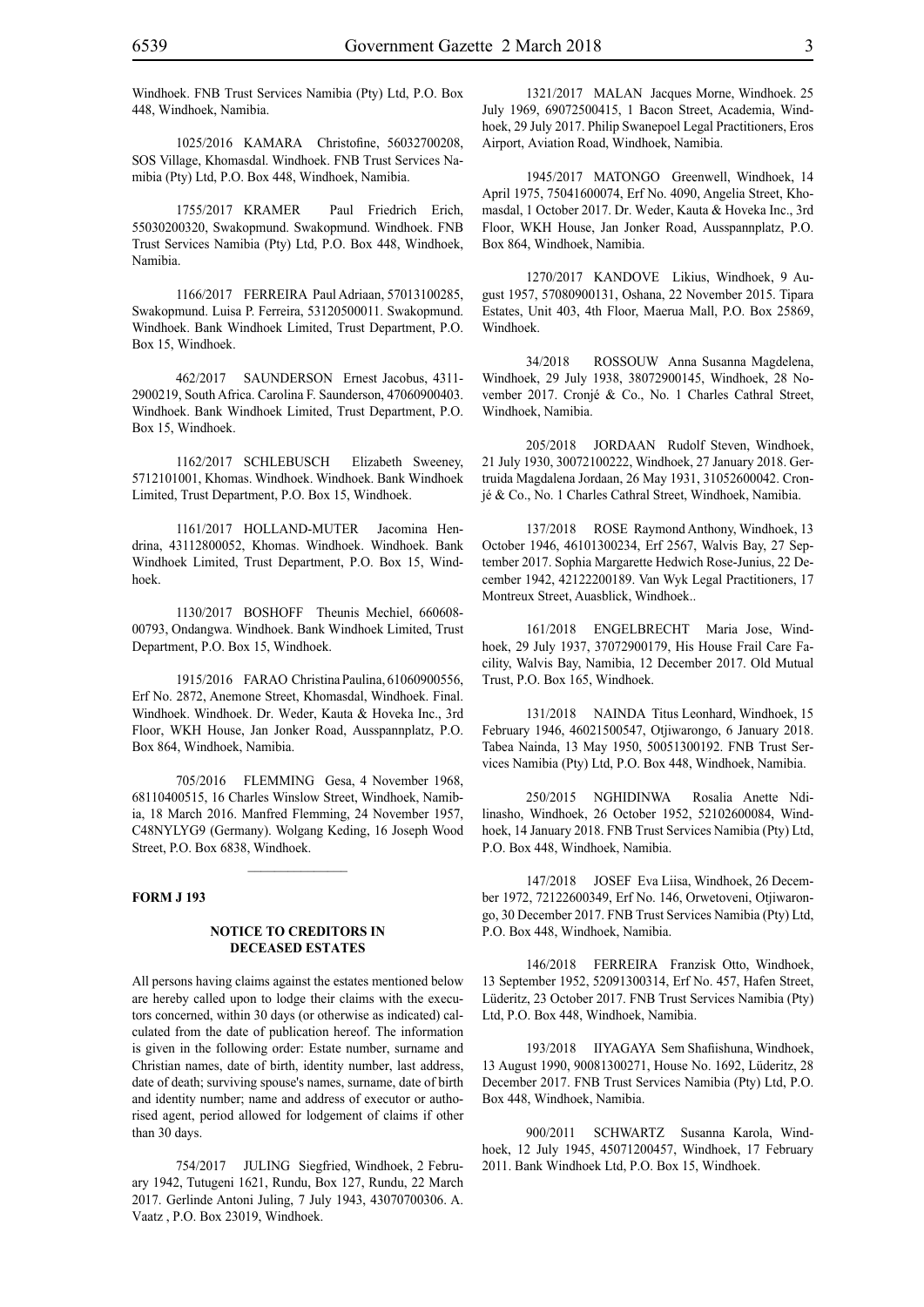1909/2017 SCHWARTZ Koos, Windhoek, 1 June 1944, 44060100706, Windhoek, 30 September 2016. Bank Windhoek Ltd, P.O. Box 15, Windhoek.

145/2018 MINNAAR Angelika Emma Martha, Windhoek, 12 September 1944, 44091210031, Windhoek, 16 November 2017. Bank Windhoek Ltd, P.O. Box 15, Windhoek.

49/2018 IZAAKS Willie, Windhoek, 18 November 1961, 61111800553, Erf No. 704, Dorado Park, Windhoek, 8 December 2017. Johanna Hendrika Izaaks, 18 September 1967, 67091800125. Dr. Weder, Kauta & Hoveka Inc., 3rd Floor, WKH House, Jan Jonker Road, Ausspannplatz, P.O. Box 864, Windhoek, Namibia.

48/2018 AMULUNGU Sakeus Natangwe, Windhoek, 5 May 1964, 64050500698, Erf No. 2290, Kuisebmund, Walvis Bay, 11 November 2017. Dr. Weder, Kauta & Hoveka Inc., 3rd Floor, WKH House, Jan Jonker Road, Ausspannplatz, P.O. Box 864, Windhoek, Namibia.

274/2018 OFFNER Ferdinand, Windhoek, 29 March 1934, 34032900051, Eros Manor 45, Windhoek, 14 December 2017. Elsa Marina Offner, 7 November 1938, 38110700055. PricewaterhouseCoopers, P.O. Box 1571, Windhoek, Namibia.

## **IN THE HIGH COURT OF NAMIBIA MAIN LOCAL DI-VISION, WINDHOEK**

 $\frac{1}{2}$ 

**Case No. HC-MD-CIV-ACT-CON-2017/00778**

In the matter between:

## **FIRST NATIONAL BANK OF NAMIBIA LIMITED** Plaintiff

and

## **DAMIAN BONIFASIO KUTHEDZE** First Defendant **AGATHA NAMAKAU KUTHEDZE** Second Defendant

### **NOTICE OF SALE IN EXECUTION**

In EXECUTION of a Judgment of the High Court of Namibia, given on **27 October 2017**, a Judicial Sale by PUBLIC AUC-TION will be held of and at the undermentioned immovable property on **15 MARCH 2018** at **9h30** at Erf 1422, No. 46 Maraboe Street, Hochlandpark, Windhoek of a:

| Erf No. $1422$ (A portion of Erf No.<br>1479) Hochlandpark;                     |
|---------------------------------------------------------------------------------|
| In the Municipality of Windhoek<br>(Registration Division "K")<br>Khomas Region |
| 413 sqm (four one three) squre metres                                           |
| Deed of Transfer No T2482/2001                                                  |
| To all the terms and conditions con-<br>tained herein                           |
|                                                                                 |

The following improvements are on the property (although nothing in this respect is guaranteed):

The property will be sold by the Deputy Sheriff to the highest bidder subject to the conditions of sale.

The conditions of sale to be read out by the Deputy Sheriff, Windhoek, at the time of the sale and which conditions may be inspected prior to the sale at the offices of the Deputy Sheriff Windhoek, and at the offices of ENSafrica Namibia (incorporated as Lorentz Angula Inc.), Ground Floor, Unit 4, Ausspann Plaza, Dr. Agostinho Neto Road, Windhoek.

Dated at WINDHOEK on this 25th of JANUARY 2018.

Legal Practitioner for Plaintiff ENSafrica Namibia (incorporated as LorentzAngula Inc.) Ground Floor, Unit 4, Ausspann Plaza DR. AGOSTINHO NETO STREET WINDHOEK

## **IN THE HIGH COURT OF NAMIBIA MAIN LOCAL DI-VISION, WINDHOEK**

 $\frac{1}{2}$ 

**Case No. HC-MC-CIV-ACT-CON-2017/01922**

In the matter between:

### **STANDARD BANK NAMIBIA LIMITED** Plaintiff

and

**BERNADINE GREEVES** Defendant

## **NOTICE OF SALE IN EXECUTION**

In EXECUTION of a Judgment of the High Court of Namibia, given on **27 October 2017**, a Judicial Sale by PUBLIC AUC-TION will be held of and at the undermentioned immovable property on **14 MARCH 2018** at **10h00** at Erf 803, Block D, Rehoboth of a:

| <b>CERTAIN:</b>   | Erf No. Rehoboth $D$ 803 (A portion of<br>Erf 434)                               |
|-------------------|----------------------------------------------------------------------------------|
| SITUATE:          | In the Municipality of Rehoboth,<br>(Registration Division "M")<br>Hardap Region |
| <b>MEASURING:</b> | 1 310 (one three one zero) square metres                                         |
| <b>HELD BY:</b>   | Land title No Rehoboth D803 dated 7<br>September 2012                            |
| <b>SUBJECT:</b>   | to all the conditions contained therein                                          |

The following improvements are on the property (although nothing in this respect is guaranteed):

1 x Lounge; 3 x Bedrooms; 1 x Kitchen; 2 x Bathrooms; 1 x Dining Room; 1 x Study; 1 x washing room; 1 x garage; 1 x big lapa; 1 x carport.

The property will be sold by the Deputy Sheriff to the highest bidder subject to the conditions of sale.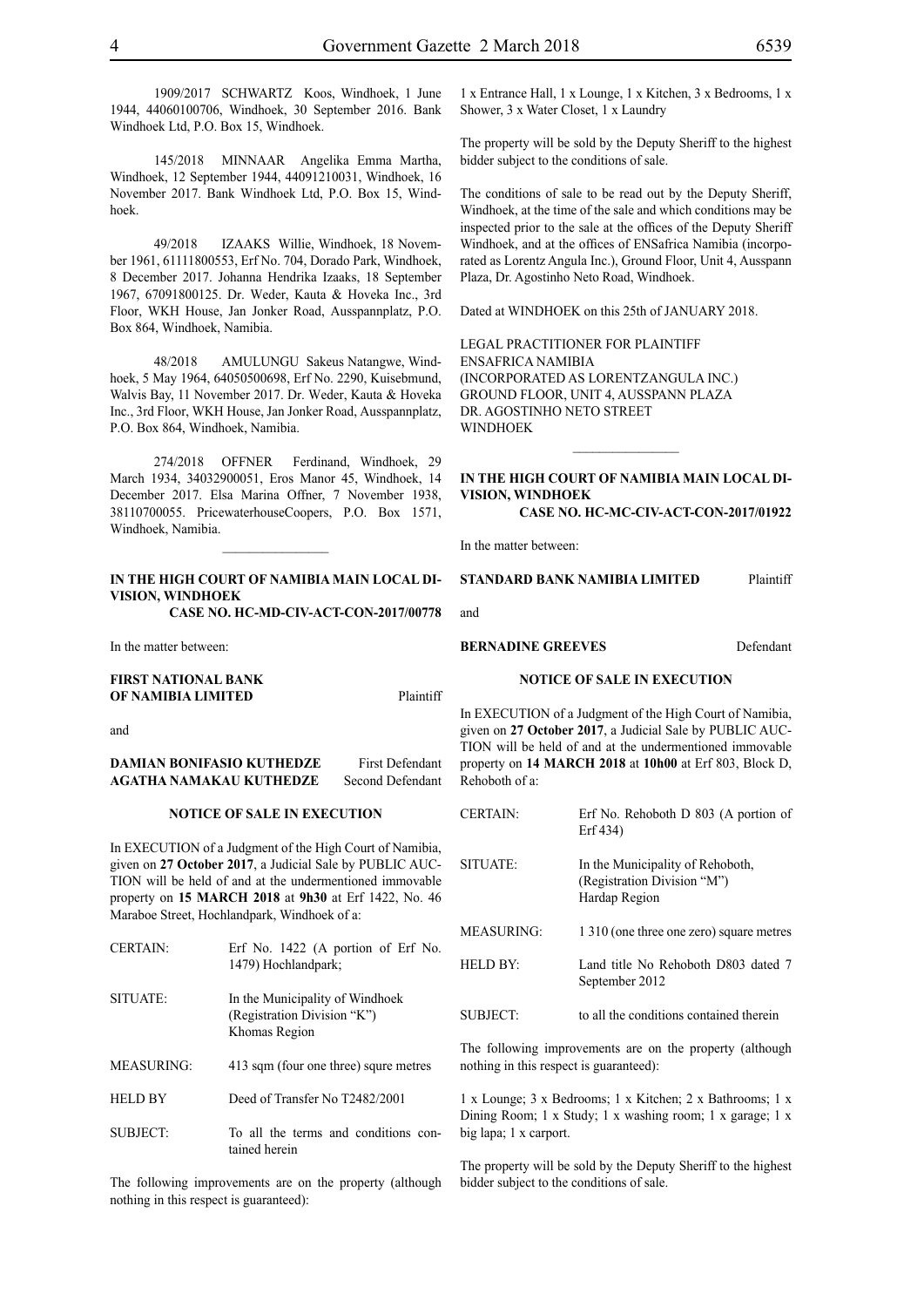The conditions of sale to be read out by the Deputy Sheriff, Rehoboth, at the time of the sale and which conditions may be inspected prior to the sale at the offices of the Deputy Sheriff Rehoboth, and at the offices of ENSafrica Namibia (incorporated as Lorentz Angula Inc.), Ground Floor, Unit 4, Ausspann Plaza, Dr. Agostinho Neto Road, Windhoek.

Dated at WINDHOEK on this 29th of JANUARY 2018.

Legal Practitioner for Plaintiff ENSafrica Namibia (incorporated as LorentzAngula Inc.) Ground Floor, Unit 4, Ausspann Plaza Dr. Agostinho Neto Street WINDHOEK

## **IN THE HIGH COURT OF NAMIBIA MAIN LOCAL DIVISION, WINDHOEK Case No. HC-MC-CIV-ACT-CON-2017/00290**

 $\mathcal{L}=\mathcal{L}^{\mathcal{L}}$ 

In the matter between:

| STANDARD BANK NAMIBIA LIMITED | Plaintiff |
|-------------------------------|-----------|
| and                           |           |

**BEARTHA NAWA-NDO SHAKALA** Defendant

## **NOTICE OF SALE IN EXECUTION**

In EXECUTION of a Judgment of the High Court of Namibia, given on **19 May 2017**, a Judicial Sale by PUBLIC AUCTION will be held of and at the undermentioned immovable property on **15 MARCH 2018** at **12h00** at Erf 5531, Nr. 160 Claudius Kandovazu Street, Katutura, Windhoek of a:

| <b>CERTAIN:</b>   | Erf No 5531, Katutura, Ext No. 1                                                 |
|-------------------|----------------------------------------------------------------------------------|
| SITUATE:          | In the Municipality of Windhoek,<br>(Registration Division "K")<br>Khomas Region |
| <b>MEASURING:</b> | 255 (two five five) square metres                                                |
| HELD BY:          | Deed of Transfer No T 3340/2014                                                  |
| <b>SUBJECT:</b>   | To all the terms and conditions con-<br>tained therein                           |

The following improvements are on the property (although nothing in this respect is guaranteed):

1 x Entrance; 1 x Lounge; 8 x Bedrooms; 1 x Kitchen; 7 x Bathrooms.

The property will be sold by the Deputy Sheriff to the highest bidder subject to the conditions of sale.

The conditions of sale to be read out by the Deputy Sheriff, Windhoek, at the time of the sale and which conditions may be inspected prior to the sale at the offices of the Deputy Sheriff Windhoek, and at the offices of ENSafrica Namibia (incorporated as Lorentz Angula Inc.), Ground Floor, Unit 4, Ausspann Plaza, Dr. Agostinho Neto Road, Windhoek.

Dated at WINDHOEK on this 22nd of JANUARY 2018.

Legal Practitioner for Plaintiff ENSafrica Namibia (incorporated as LorentzAngula Inc.) Ground Floor, Unit 4, Ausspann Plaza Dr. Agostinho Neto Street WINDHOEK

## **IN THE HIGH COURT OF NAMIBIA MAIN LOCAL DIVISION, WINDHOEK Case No. HC-MD-CIV-ACT-CON-2016/03160**

 $\frac{1}{2}$ 

In the matter between:

**STANDARD BANK NAMIBIA LIMITED** Plaintiff

and

### **FRANCOIS RALPH RICKERTS** Defendant

#### **NOTICE OF SALE IN EXECUTION**

In EXECUTION of a Judgment of the High Court of Namibia, given on **24 February 2017**, a Judicial Sale by PUBLIC AUC-TION will be held of and at the undermentioned immovable property on **14 MARCH 2018** at **12h00** at Erf 458, Block F, Rehoboth of a:

| <b>CERTAIN:</b> | Erf No. Rehoboth F 458; |
|-----------------|-------------------------|
|-----------------|-------------------------|

SITUATE: In the Town of Rehoboth, (Registration Division "M") Hardap Region;

MEASURING: 1 056 (one zero five six) square metres

The following improvements are on the property (although nothing in this respect is guaranteed):

3 Bedrooms with build in cupboards, 2 Bathrooms, 1 Kitchen, 1 Garage, Ceramic Tiles on floor

The property will be sold by the Deputy Sheriff to the highest bidder subject to the conditions of sale.

The conditions of sale to be read out by the Deputy Sheriff, Rehoboth, at the time of the sale and which conditions may be inspected prior to the sale at the offices of the Deputy Sheriff Rehoboth, and at the offices of ENSafrica Namibia (incorporated as Lorentz Angula Inc.), Ground Floor, Unit 4, Ausspann Plaza, Dr. Agostinho Neto Road, Windhoek.

Dated at WINDHOEK on this is 2nd of FEBRUARY 2018.

 $\frac{1}{2}$ 

Legal Practitioner for Plaintiff ENSafrica Namibia (incorporated as LorentzAngula Inc.) Ground Floor, Unit 4, Ausspann Plaza Dr. Agostinho Neto Street **WINDHOEK**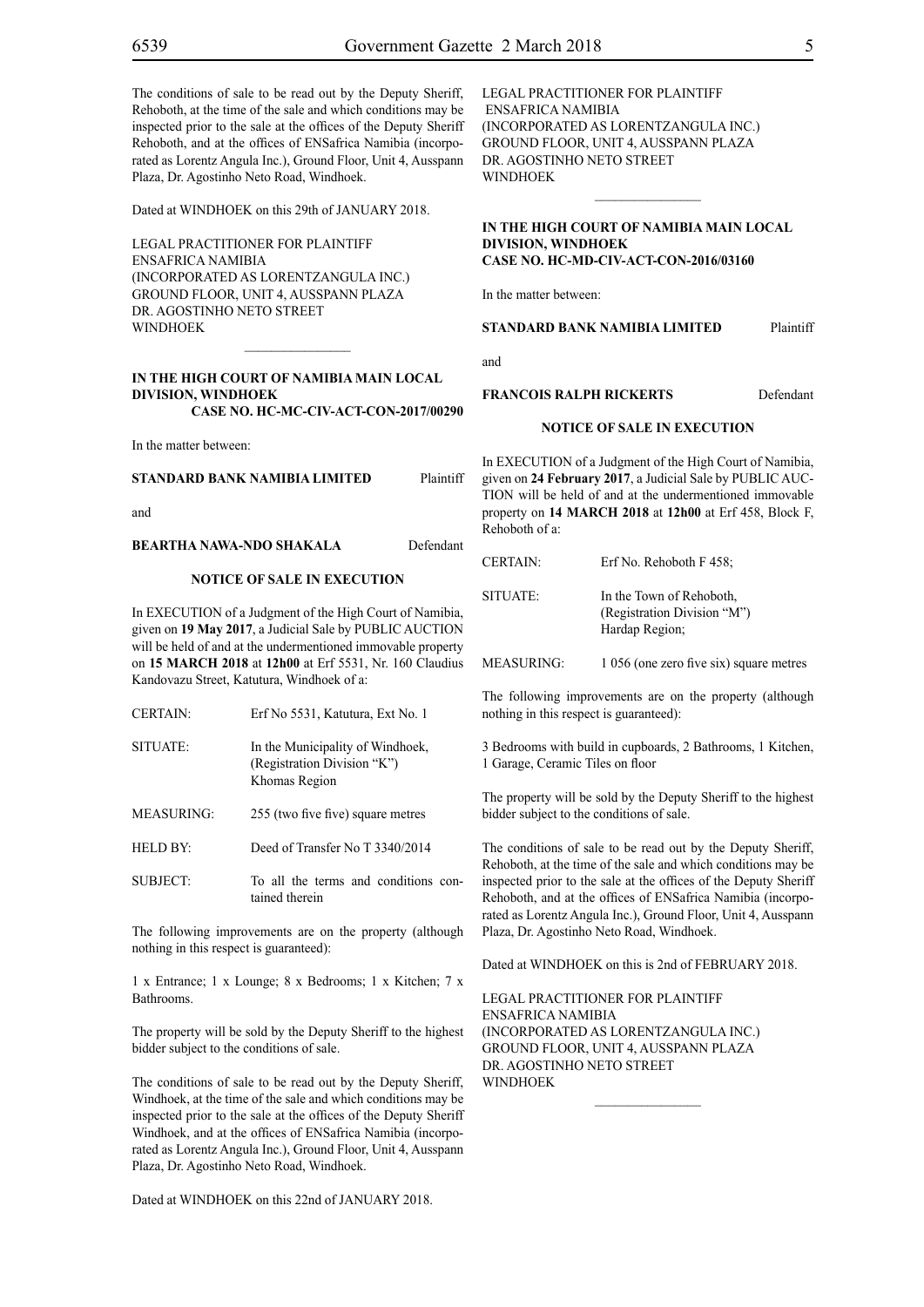| IN THE HIGH COURT OF NAMIBIA          |  |
|---------------------------------------|--|
| CASE NO. HC-MD-CIV-ACT-CON-2017/00765 |  |

| In the matter between:                                  |                                     |            |                                                                         |
|---------------------------------------------------------|-------------------------------------|------------|-------------------------------------------------------------------------|
| <b>FIRST NATIONAL BANK</b>                              |                                     | 2.CERTAIN: | Portion 2 (De Dam) of the Farm Trän-<br>etal Ost No. 293                |
| OF NAMIBIA LIMITED<br>and                               | Plaintiff                           | SITUATE:   | (Registration Division "T")<br>Karas Region                             |
| <b>CHRISTINE HELEEN VAN ZYL</b><br><b>HEINO VAN ZYL</b> | First Defendant<br>Second Defendant | MEASURING: | $2772,1672$ (two seven seven two com-<br>ma one six seven two) hectares |

#### **NOTICE OF SALE IN EXECUTION OF IMMOVABLE PROPERTY**

Pursuant to a Judgment of the above Honourable Court granted on **17 APRIL 2017**, the following immovable property will be sold without reserve and voetstoots by the Deputy Sheriff of the District of **KEETMANSHOOP** on **20 MARCH 2018** at 08:00 AT THE DWELLING ON THE FARM REMAINING EXTENT OF FARM TRÄNETAL OST NO. 293.

- 1. CERTAIN: Remaining Extent of Farm Tanetal Ost No. 293 SITUATE: (Registration Division "T")
- Karas Region
- MEASURING: 2772,1659 (two seven seven two comma one six five nine) hectares
- CONSISTING OF: Farm Layout: fenced in by means of jackal proof fencing. The farm is furthermore divided into 7 inner camps, which are fenced in by means of normal stock proof fencing.

Water Supply: water at the farm is sourced from 3 installed boreholes (3 solar pumps), supplying water to 4 reservoirs (3 cement dams, 1 PVC tank) at a depth ranging between +- 50-80m, ensuring a constant water supply to all inner camps and the main dwelling. Water installations in general are in a average condition. Four gravel dams assist with water supply during the raining season.

Electricity: the subject property is connected to the national electricity grid (Nampower).

ACCOMMODATION INCLUDING:

Main Dwelling: Lounge, Dining Area, Kitchen, Store, Pantry, 3 Bedrooms, Bath/Basin, Separate W/C, 2 Covered Stoeps. MAIN OUTBUILDINGS: Double garage, Workshop Area

Old Building: Oil Store, Tool Store, Fodder Store, 7 Storage Areas, Covered Stoep.

Workers Accommodation: 3 Separate Workers Dwellings, 2 Wendy Houses, Outside Ablution, Iron Wood Store.

|                       | Fencing, Kraals, Water Installations,<br>Slaughtering Facilities, etc.                                                                                                                                                                                                                                                                                                      |
|-----------------------|-----------------------------------------------------------------------------------------------------------------------------------------------------------------------------------------------------------------------------------------------------------------------------------------------------------------------------------------------------------------------------|
| 2.CERTAIN:            | Portion 2 (De Dam) of the Farm Trän-<br>etal Ost No. 293                                                                                                                                                                                                                                                                                                                    |
| SITUATE:              | (Registration Division "T")<br>Karas Region                                                                                                                                                                                                                                                                                                                                 |
| <b>MEASURING:</b>     | 2772,1672 (two seven seven two com-<br>ma one six seven two) hectares                                                                                                                                                                                                                                                                                                       |
| <b>CONSISTING OF:</b> | No structural improvements on farm                                                                                                                                                                                                                                                                                                                                          |
|                       | Water Installations: The Farm has 3 bore<br>holes, 1 Powered by Windmill, 1 by<br>Submersible Solar Powered Pump, 1 not<br>in use. Water is stored by means of 1 ce-<br>ment dam and 1 PVC tank. Water Is sup-<br>plied to Livestock by means of multiple<br>Cement/Concrete drinking Troughs.<br>The Farm has 4 Gravel/Earth Dams that<br>assist in water for farm animals |
|                       | Fencing: externally fenced with stock<br>proof fencing and is further divided<br>into 4 internal camps by means of stock                                                                                                                                                                                                                                                    |

Other Improvements: Paving, Walling,

The "Conditions of Sale-in-Execution" will lie for inspection at the office of the Deputy Sheriff at KEETMANSHOOP and at the Head Office of Plaintiff at WINDHOEK and Plaintiffs Attorneys, Fisher, Quarmby & Pfeifer, at the undermentioned address.

Dated at WINDHOEK this 31st day of JANUARY 2018.

proof fence.

FISHER, QUARMBY & PFEIFER LEGAL PRACTITIONER FOR Plaintiff c/o Robert Mugabe & Thorer Streets entrance on Burg Street PO BOX 37 WINDHOEK

## **IN THE MAGISTRATE'S COURT FOR THE DISTRICT OF OKAHANJDA**

 $\frac{1}{2}$ 

**HELD AT OKAHANDJA CASE NO: 70 OF 2016**

In the matter between:

**BODY CORPORATE OF LEMERO COURT** Execution Creditor

and

**HELENA KAUNA KALILI** Execution Debtor

## **NOTICE OF SALE IN EXECUTION**

IN EXECUTION of a Judgment granted by the above Honourable Court against the Execution Debtor on **17 October 2016**, the following property will be sold by public auction on **15 March 2018**, at **11H00** by the Messenger of the Court for the district of **Okahandja** at Unit 6, Body Corporate of Lemero Court, Erf 7, Von Marees Avenue, Veddersdal, OKAHANDJA: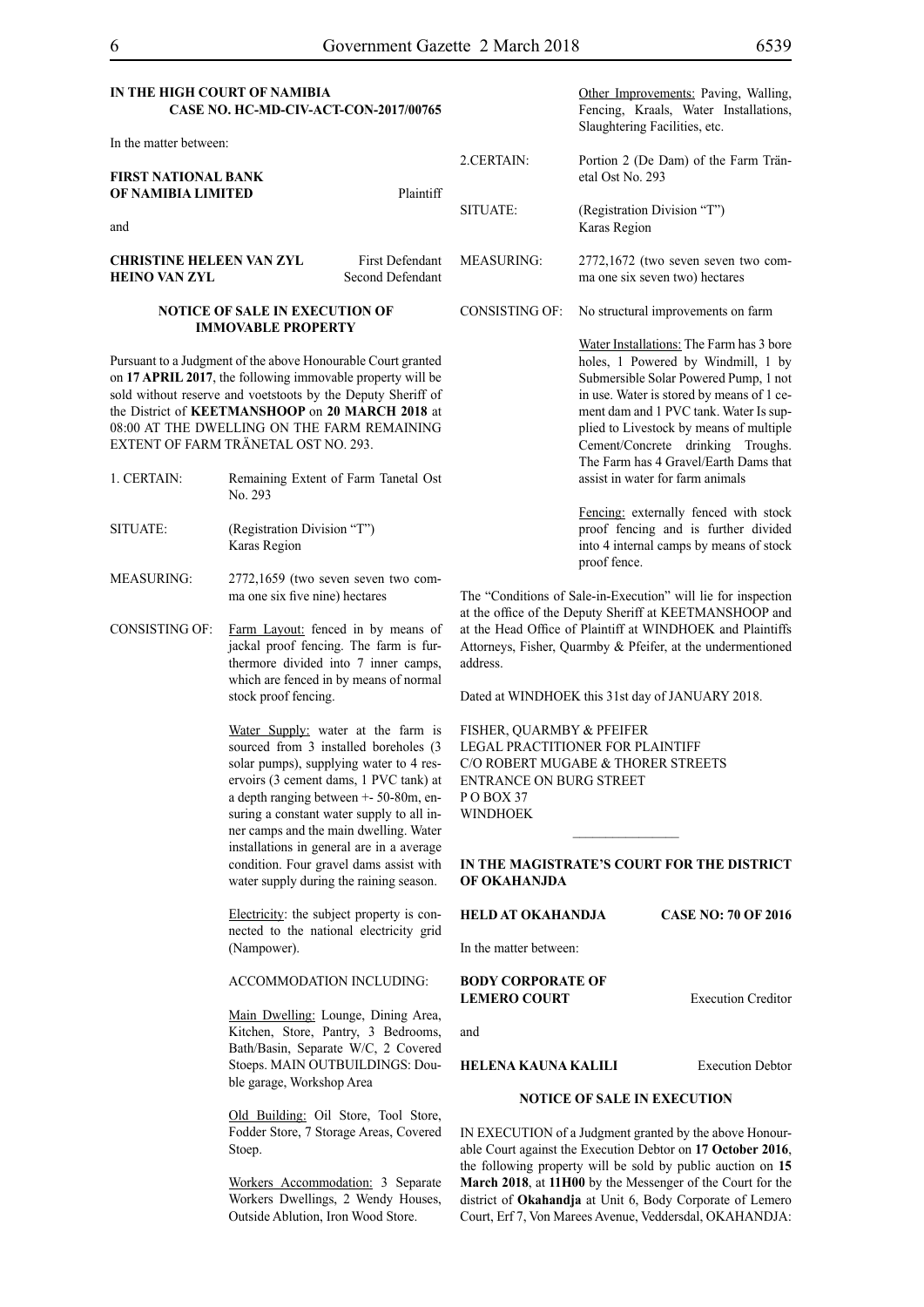- (a) Section No. 6 as shown and more fully described on Section Plan No. 46/2012 in the development scheme known as Lemero Court, in respect of the land and building or buildings, situate at Veddersdal, in the Municipality of Okahandja, Registration Division "J", Otjozondjupa Region, of which the floor area, according to the said Sectional Plan, is 55 (Fifty Five) square metres in extent; and
- (b) An undivided share in the common property in the development scheme, apportioned to that Section in accordance with the participation quota as endorsed on that Sectional Plan.

HELD under Certificate of Registered Sectional Title No. 46/2012(6)(UNIT), dated 6 November 2012, with all fixed improvements thereon.

Alleged improvements: 2 x Bedrooms, I x Bathroom, Open plan Kitchen / Lounge, Courtyard.

## **MAIN CONDITIONS OF SALE:**

- 1. The Sale is subject to the provisions of the Magistrate's Court Act 32 of 1944, as amended.
- 2. The property will be sold "voetstoots" according to the existing title deed.
- 3. One tenth of the purchase price will be payable immediately after the Sale in cash, the balance against transfer to be secured by a bank or building society guarantee.
- 4. The complete conditions of Sale may be inspected at the office of the Messenger of the Court, Okahanjda (Tel no: 062 - 503553) and at the Plaintiffs Attorneys' offices at the undermentioned address.
- 5. The sale will be in Namibian Dollars and no bid less than N\$1,00 (ONE NAMIBIAN DOLLAR) will be accepted.

DATED AT WINDHOEK on 24th JANUARY 2018.

VAN DER MERWE-GREEFF ANDIMA INC. ATTORNEYS FOR Plaintiff / Execution Creditor 28 CHURCH STREET WINDHOEK

## **IN THE MAGISTRATE'S COURT FOR THE DISTRICT OF OKAHANJDA**

the following property will be sold by public auction on **15 March 2018**, at **12H00** by the Messenger of the Court for the

 $\mathcal{L}=\mathcal{L}^{\mathcal{L}}$ 

| HELD AT OKAHANDJA                                           | <b>CASE NO: 71 OF 2016</b> | IN THE MAGISTRATE'S COURT FOR THE DISTRICT<br>OF OKAHANDJA |                               |
|-------------------------------------------------------------|----------------------------|------------------------------------------------------------|-------------------------------|
| In the matter between:                                      |                            |                                                            |                               |
| <b>BODY CORPORATE</b>                                       |                            | <b>HELD AT OKAHANDJA</b>                                   | <b>CASE NO: 69 OF 2016</b>    |
| OF LEMERO COURT                                             | <b>Execution Creditor</b>  | In the matter between:                                     |                               |
| and                                                         |                            | <b>BODY CORPORATE OF</b>                                   |                               |
|                                                             |                            | <b>LEMERO COURT</b>                                        | <b>Execution Creditor</b>     |
| MUBITA MASHEBE                                              | <b>Execution Debtor</b>    |                                                            |                               |
| <b>NOTICE OF SALE IN EXECUTION</b>                          |                            | and                                                        |                               |
|                                                             |                            | LINUS NIINGO                                               | <b>First Execution Debtor</b> |
| IN EXECUTION of a Judgment granted by the above Honour-     |                            | <b>ANGELINA NDILIMEKE</b>                                  |                               |
| able Court against the Execution Debtor on 17 October 2016. |                            | <b>NHNGO</b>                                               | Second Execution Debtor       |

district of **Okahandja** at Unit 3, Body Corporate of Lemero Court, Ed 7, Von Marees Avenue, Veddersdal, OKAHANDJA:

- (a) Section No. 3 as shown and more fully described on Section Plan No. 46/2012 in the development scheme known as Lemero Court, in respect of the land and building or buildings, situate at Veddersdal, in the Municipality of Okahandja, Registration Division "J", Otjozondjupa Region, of which the floor area, according to the said Sectional Plan, is 55 (Fifty Five) square metres in extent; and
- (b) An undivided share in the common property in the development sheme, apportioned to that Section in accordance with the participation quota as endorsed on that Sectional Plan.

HELD under Certificate of Registered Sectional Title No. 46/2012(3)(UNIT), dated 6 November 2012, with all fixed improvements thereon.

Alleged improvements: 2 x Bedrooms, 1 x Bathroom, Open plan Kitchen / Lounge, Courtyard.

## **MAIN CONDITIONS OF SALE:**

- 1. The Sale is subject to the provisions of the Magistrate's Court Act 32 of 1944, as amended.
- 2. The property will be sold "voetstoots" according to the existing title deed.
- 3. One tenth of the purchase price will be payable immediately after the Sale in cash, the balance against transfer to be secured by a bank or building society guarantee.
- 4. The complete conditions of Sale may be inspected at the office of the Messenger of the Court, Okahanjda (Tel no: 062 - 503553) and at the Plaintiff's Attorneys' offices at the undermentioned address.
- 5. The sale will be in Namibian Dollars and no bid less than N\$1,00 (ONE NAMIBIAN DOLLAR) will be accepted.

DATED AT WINDHOEK on 24th JANUARY 2018.

VAN DER MERWE-GREEFF ANDIMA INC. ATTORNEYS FOR Plaintiff / Execution Creditor 28 CHURCH STREET WINDHOEK

 $\frac{1}{2}$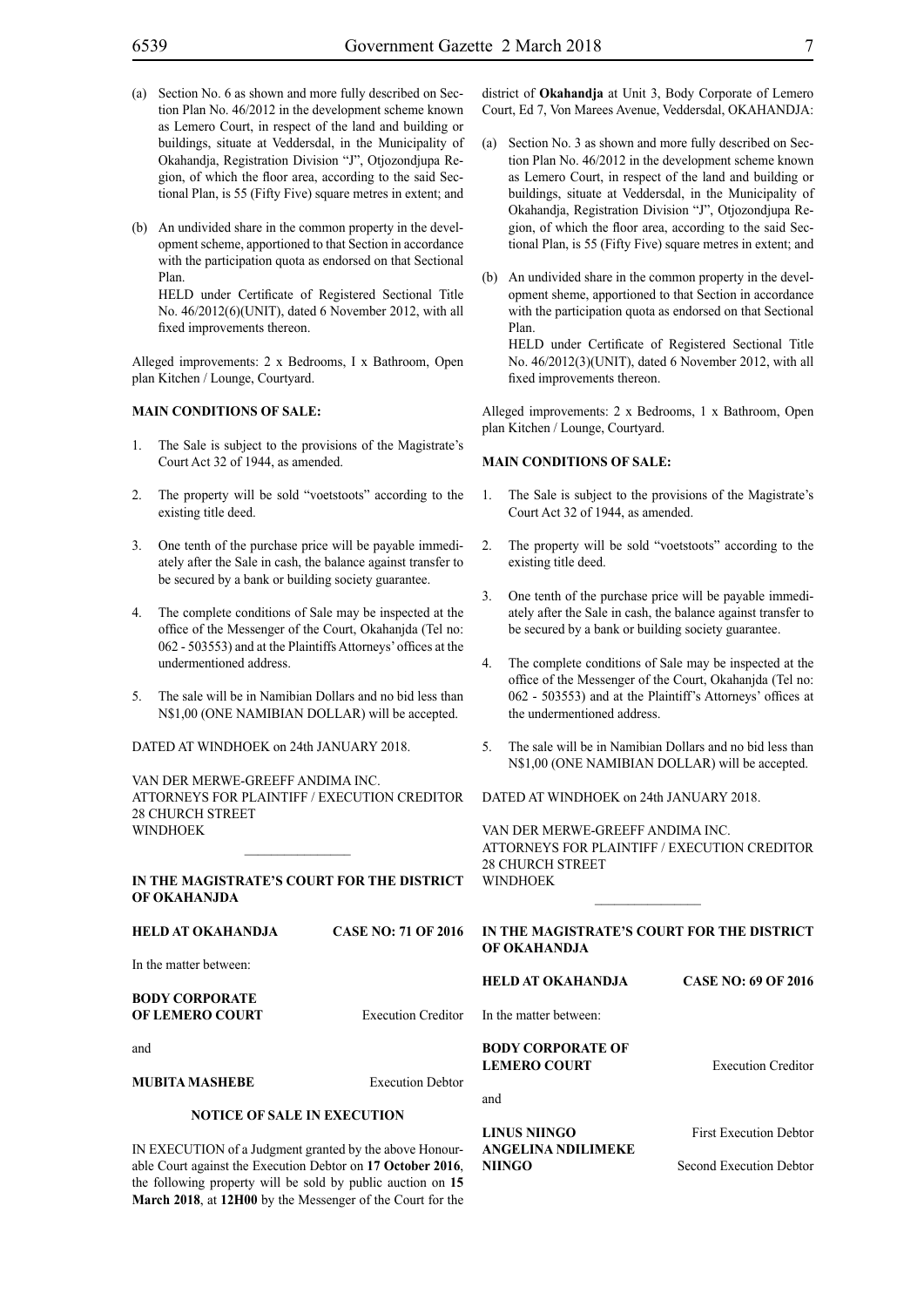## **NOTICE OF SALE IN EXECUTION**

IN EXECUTION of a Judgment granted by the above Honourable Court against the Execution Debtors on **17 October 2016**, the following property will be sold by public auction on **15 March 2018**, at **10H00** by the Messenger of the Court for the district of **Okahandja** at Unit 11, Body Corporate of Lemero Court, Erf 7, Von Marees Avenue, Veddersdal, OKAHANDJA:

- (a) Section No. 11 as shown and more fully described on Section Plan No. 46/2012 in the development scheme known as Lernero Court, in respect of the land and building or buildings, situate at Veddersdal, in the Municipality of Okahandja, Registration Division "J", Khomas Region, of which the floor area, according to the said Sectional Plan, is 55 (Fifty Five) square metres in extent; and
- (b) An undivided share in the common property in the development sheme, apportioned to that Section in accordance with the participation quota as endorsed on that Sectional Plan.

HELD under Certificate of Registered Sectional Title No. 46/2012(22)(UNIT), dated 6 November 2012, with all fixed improvements thereon.

Alleged improvements: 2 x Bedrooms, 1 x Bathroom, Open plan Kitchen / Lounge, Courtyard.

## **MAIN CONDITIONS OF SALE:**

- 1. The Sale is subject to the provisions of the Magistrate's Court Act 32 of 1944, as amended.
- 2. The property will be sold "voetstoots" according to the existing title deed.
- 3. One tenth of the purchase price will be payable immediately after the Sale in cash, the balance against transfer to be secured by a bank or building society guarantee.
- The complete conditions of Sale may be inspected at the office of the Messenger of the Court, Okahandja (Tel no: 062 - 503553) and at the Plaintiffs Attorneys' offices at the undermentioned address.
- 5. The sale will be in Namibian Dollars and no bid less than N\$1,00 (ONE NAMIBIAN DOLLAR) will be accepted.

## DATED AT WINDHOEK on 24th JANUARY 2018.

VAN DER MERWE-GREEFF ANDIMA. INC. ATTORNEYS FOR Plaintiff / Execution Creditor 28 CHURCH STREET WINDHOEK

## **THE MAGISTRATE'S COURT FOR THE DISTRICT KEETMANSHOOP**

## **HELD AT KEETMANSHOOP**

**CASE NO. 149/2016**

In the matter between

## **NATIONAL HOUSING ENTERPRISES** Plaintiff

**IPURENI SIMON IITA** First Defendant

**TSELESTINE MPINGANA IITA** Second Defendant

## **NOTICE OF SALE IN EXECUTION**

IN EXECUTION of a Judgment granted by the Honourable Court against the Execution Debtor the following property will be sold by public auction on **15 MARCH 2018** by the Messenger of the Court for the District of **Keetmanshoop** in front of the Magistrate's Offices, in KEETMANSHOOP, at **10h00**.

| <b>CERTAIN::</b> | Erf 1857, Tseiblaagte (Extension No. 2)                                            |
|------------------|------------------------------------------------------------------------------------|
| SITUATED:        | In the Municipality of Keetmanshoop<br>(Registration Division "T")<br>Karas Region |

MEASURING: 448 (four four eight) square metres

With all fixed improvements thereon:

#### **CONDITIONS OF SALE:**

- The sale is subject to the provisions of the Magistrate's Court Act No. 32 of 1994, as amended.
- The property will be sold "Voetstoots" according to the exiting title deed.
- 3. One-tenth of the purchase price will be payable immediately after the sale in cash. The balance together with interest thereon at 20% per annum against transfer to be secured by a bank or building society guarantee, and which transfer shall be given without delay.
- 4. The complete Conditions of Sale will be read at the same time of the Sale and may be inspected at the offices of the Messenger of the Court, Keetmanshoop.

SIGNED at KEETMANSHOOP on this 15th day of FEBRU-ARY 2018.

RISSIK, COX & PROBART Legal Practitioner for 34, 5th Ave KEETMANSHOOP

## **HC-MD-CIV-MOT-POCA-2017/00323 IN THE HIGH COURT OF NAMIBIA, MAIN DIVISION HELD AT WINDHOEK ON THURSDAY, THE 15th DAY OF FEBRUARY 2018 BEFORE THE HONOURABLE JUSTICE ANGULA**

 $\frac{1}{2}$ 

In the *ex parte* matter of:

## **THE PROSECUTOR-GENERAL Applicant**

*IN RE*: The positive balance in First National Bank of Namibia Limited account number 62257835333 held in the name of Duxzito Trading Enterprises CC and a black VW Polo with license number N74887W, VIN number AAVZZZ9N-Z8U032334 and vehicle registration number RVV884H held in the name of Abraham Amakali.

and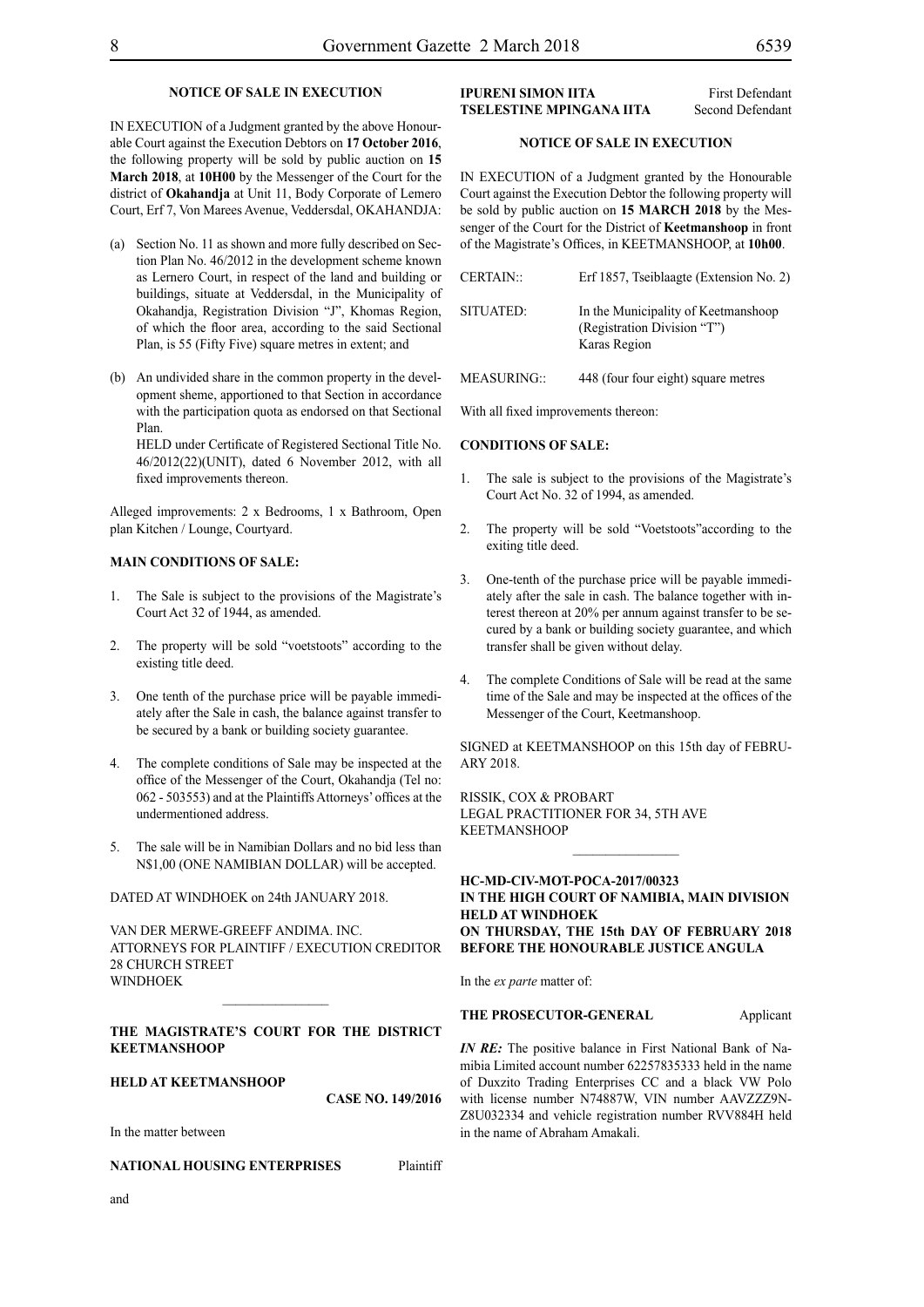## **IN THE APPLICATION FOR A FORFEITURE OF PROPERTY ORDER IN TERMS OF SECTION 59 OF THE PREVENTION OF ORGANISED CRIME ACT, NO. 29 OF 2004**

## **COURT ORDER**

Having heard **MS ANGULA**, on behalf of the Applicants and having read the Notice of M Motion, Affidavit and annexures thereto;

## **IT IS HEREBY ORDERED THAT:**

- 1. The properties which are presently subject to a preservation of property order granted by this Honourable Court under the above case number on 13 September 2017, namely:
	- 1.1 The positive balance in First National Bank of Namibia Limited account number 62257835333 held in the name of Duxzito Trading Enterprises CC and
	- 1.2 A black VW Polo with license number N74887W, VIN number AAVZZZ9NZ8U032334 and vehicle registration number RVV884H held in the name of Abraham Amakali ("the properties") be forfeited to the State in terms of section 61 of the Prevention of Organised Crime Act, 29 of 2004 ("POCA").
- 2. The properties are to remain under the control and supervision of Warrant Officer Emilia Nambadi ("Warrant Nambadi") of the Commercial Crime Investigation Unit: Anti-Money Laundering & Combating of Financing and Terrorism: Asset Recovery Subdivision in Windhoek, in whose control the properties are under in terms of the preservation order, and in warrant Nambadi's absence, Warrant Officer Johan Nico Green ("Warrant Green") or any other authorised member of Commercial Crime Investigation Unit: Anti-Money Laundering & Combating of Financing and Terrorism: Asset Recovery Subdivision, is directed to:
	- 2.1 pay the positive balance in First National Bank of Namibia Limited account number 62257835333 held in the name of Duxzito Trading Enterprises CC into the Asset Recovery Account:

Ministry of Justice -P OCA Standard Bank account number 589245309 Branch Code: 08237200; and

- 2.2 Sell the black VW Polo with license number N74887W, VIN number AAVZZZ9NZ8U032334 and vehicle registration number RVV884H held in the name of Abraham Amakali by way of public auction for an amount not less than the market value. The proceeds of such sale shall be deposited into the Asset Recovery Account.
- 3. Any person, whose interest concerned is affected by the forfeiture order, may within 15 days after he or she has acquired knowledge of such order, set the matter down for variation or rescission by the Court.
- 4. This order must be published in the Government Gazette as soon as practicable after it is made.

5. Prayers 1 to 2 will not take effect before 30 days after the notice of this order was published in the Government Gazette or before an application in terms of section 65 of POCA or an appeal has been disposed of.

### BY ORDER OF THE COURT

## REGISTRAR OF THE HIGH COURT

TO: THE PROSECUTOR-GENERAL HIGH COURT BUILDING LUDERITZ STREET WINDHOEK

### **LOST LAND TITLE OF ERF NO. REHOBOTH A764**

 $\overline{\phantom{a}}$  ,  $\overline{\phantom{a}}$  ,  $\overline{\phantom{a}}$  ,  $\overline{\phantom{a}}$  ,  $\overline{\phantom{a}}$  ,  $\overline{\phantom{a}}$  ,  $\overline{\phantom{a}}$  ,  $\overline{\phantom{a}}$  ,  $\overline{\phantom{a}}$  ,  $\overline{\phantom{a}}$  ,  $\overline{\phantom{a}}$  ,  $\overline{\phantom{a}}$  ,  $\overline{\phantom{a}}$  ,  $\overline{\phantom{a}}$  ,  $\overline{\phantom{a}}$  ,  $\overline{\phantom{a}}$ 

Notice is hereby given that we intend to apply for a certified copy of Land Title Rehoboth A764 dated 07 MARCH 2002 over same property passed/registered in favour of **Herley Neville Geoff Izaks,** Identity Number: 71083100114 and **Lucenda Esralda Izaks,** Identity Number: 78102200162 married in community of property to each other in respect of:

| <b>CERTAIN:</b> | Erf No. Rehoboth A764                                                   |
|-----------------|-------------------------------------------------------------------------|
| <b>SITUATED</b> | In The Town Of Rehoboth<br>(Registration Division "M")<br>Hardap Region |
| MEASURING:      | 1073 (one nil seven three) square metres                                |

All persons who object to the issue of such copy are hereby required to lodge their objections in writing with the Registrar of Deeds Rehoboth within three weeks from the last publication of this notice.

Dated at WINDHOEK this 19th FEBRUARY 2018.

FISHER QUARMBY & PFEIFER Legal Practitioners C/o Robert Mugabe Ave & Thorer Street (Entrance 43 Burg Street) P.O.BOX 37 **WINDHOEK** 

## **LOST LANDTITLE OF FARM STEENBOKPAN NO. 786**

 $\frac{1}{2}$ 

Notice is hereby given that I/we intend to apply for certified copy of Landtitle dated 31 December 2003 registered in favour of **Dennis Donald Louw,** Identity number 59032200283 and **Cornelia Louw,** Identity Number 63100900081 married in community of property to each other in respect of:

CERTAIN: Farm Steenbokpan No. 786

MEASURING: 124,9993 hectares

All persons who object to the issue of such copy are hereby required to lodge their objections in writing with the Registrar of Deeds Rehoboth within three weeks form the last publication of this notice.

Dated at WINDHOEK this 22nd day of February 2018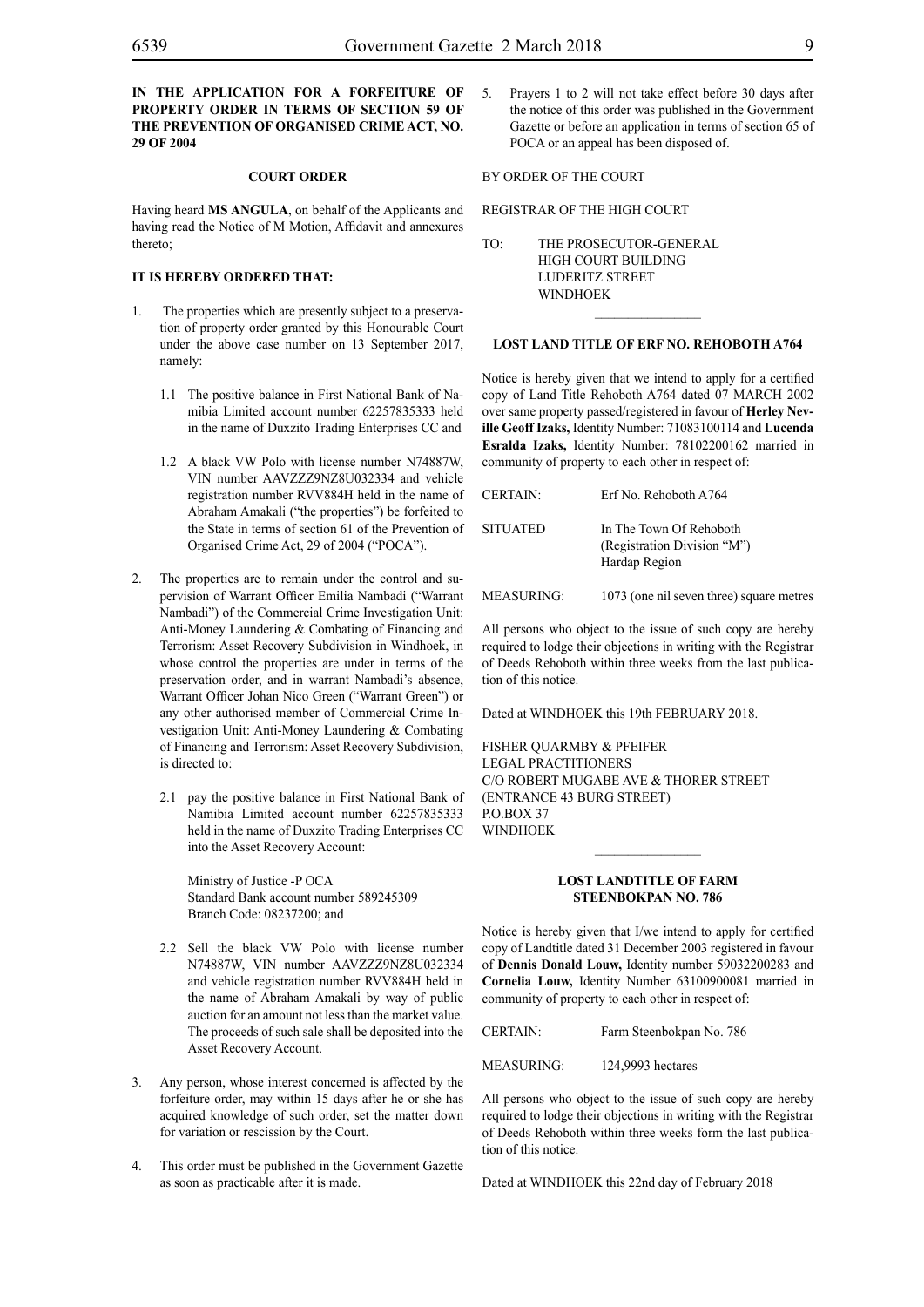VAN DER MERWE-GREEFF ANDIMA INC Legal Practitioners 8 Church Street PO Box 2356 WINDHOEK

## **LOST LANDTITLE & MORTGAGE BOND OF ERF NO. REHOBOTH D105**

 $\frac{1}{2}$ 

Notice is hereby given that we intend to apply for a certified copies of

1. Land Title No. Rehoboth D105 dated 11 September 2015 passed/registered in the name of **Reginald Geoffrey Terence Diergaardt**, Identity Number 65092000864, married out of community of property in respect of:

| <b>CERTAIN:</b> | Erf No. Rehoboth D105                                                   |
|-----------------|-------------------------------------------------------------------------|
| SITUATE:        | In the Town Of Rehoboth<br>(Registration Division "M")<br>Hardap Region |

MEASURING: 2546 (two five four six) square metres

and

2. Mortgage Bond No. B 1008/2016 over same property in favour of FIRST NATIONAL BANK OF NAMIBIA LIMITED (Company No. 2002/0180)

All persons who object to the issue of such copies are hereby required to lodge their objection in writing with the Registrar of Deeds Rehoboth within three weeks from the last publication of this notice.

Dated at WINDHOEK this 20th day of FEBRUARY 2018.

FISHER, QUARMBY &PFEIFER Legal Practitioners 12 Robert Mugave Avenue (entrance 43 Burg Street) PO BOX 37 **WINDHOEK** 

## **NOTICE IN TERMS OF SECTION 28(1) OF THE COMPANIES ACT 2004**

 $\frac{1}{2}$ 

Notice is hereby given in terms of Section 28(1) of the Companies Act, 2004, that Luries Canning Factory Limited, intends to convert from a public to a private company by:

- 1. Changing its name to include the word "PROPRIE-TARY";
- 2. Introduce restrictions on the transfer of its shares in the Articles of Association;
- 3. Restrict the total number of shareholders in its Articles of Association to fifty (50);
- 4. Remove the free transferability of shares in its Articles of Association.

The meeting at which the special resolution to convert the company as stated above is to be tabled and voted upon and will be held on 16 March 2018 at 9H00 at the registered office of the company being:

29 Feld Street Windhoek Namibia

Published on behalf of:

Luries Canning Factory Limited

by CRVW SECRETARIAL SERVICES (PTY) P.O. Box 97401 Maerua Mall, Windhoek

## **THE ALIENS ACT, 1937 NOTICE OF INTENTION OF CHANGE OF SURNAME**

 $\frac{1}{2}$ 

I, **toivo natangwe shongolo**, residing at Unit A2, NHE Flats, Ermina Street, Greenwell Matongo and employed as a police officer intend applying to the Minister of Home Affairs for authority under section 9 of the Aliens Act, 1937, to assume the surname **rooi-shongolo** for the reasons that the minor child to assume both surnames of the parents**.**

I previously bore the name **ETUMA IMANY ROOI.** 

Any person who objects to my assumption of the said surname of **rooi-shongolo** should as soon as may be lodge his or her objection, in writing, with a statement of his or her reasons therefor, with the Magistrate of Windhoek.

**t. n. shongolo Windhoek NAMIBIA**

## **THE ALIENS ACT, 1937 NOTICE OF INTENTION OF CHANGE OF SURNAME**

 $\frac{1}{2}$ 

I, **erastus nande josua**, residing at Erf No. 967, Okakarara Street, Havana, Katutura and unemployed intend applying to the Minister of Home Affairs for authority under section 9 of the Aliens Act, 1937, to assume the surname **KALOMO** for the reasons that the surname that is on my school document are not the same as the one on my I.D**.**

I previously bore the name **erastus nande josua.**

Any person who objects to my assumption of the said surname of **kalomo** should as soon as may be lodge his or her objection, in writing, with a statement of his or her reasons therefor, with the Magistrate of Windhoek.

**e. n. josua Windhoek NAMIBIA**

## **THE ALIENS ACT, 1937 NOTICE OF INTENTION OF CHANGE OF SURNAME**

 $\frac{1}{2}$ 

I, **jonathan immanuel**, residing at Erf 2030, Milanda Court, 166 Nelson Mandela Avenue, Eros, Windhoek and